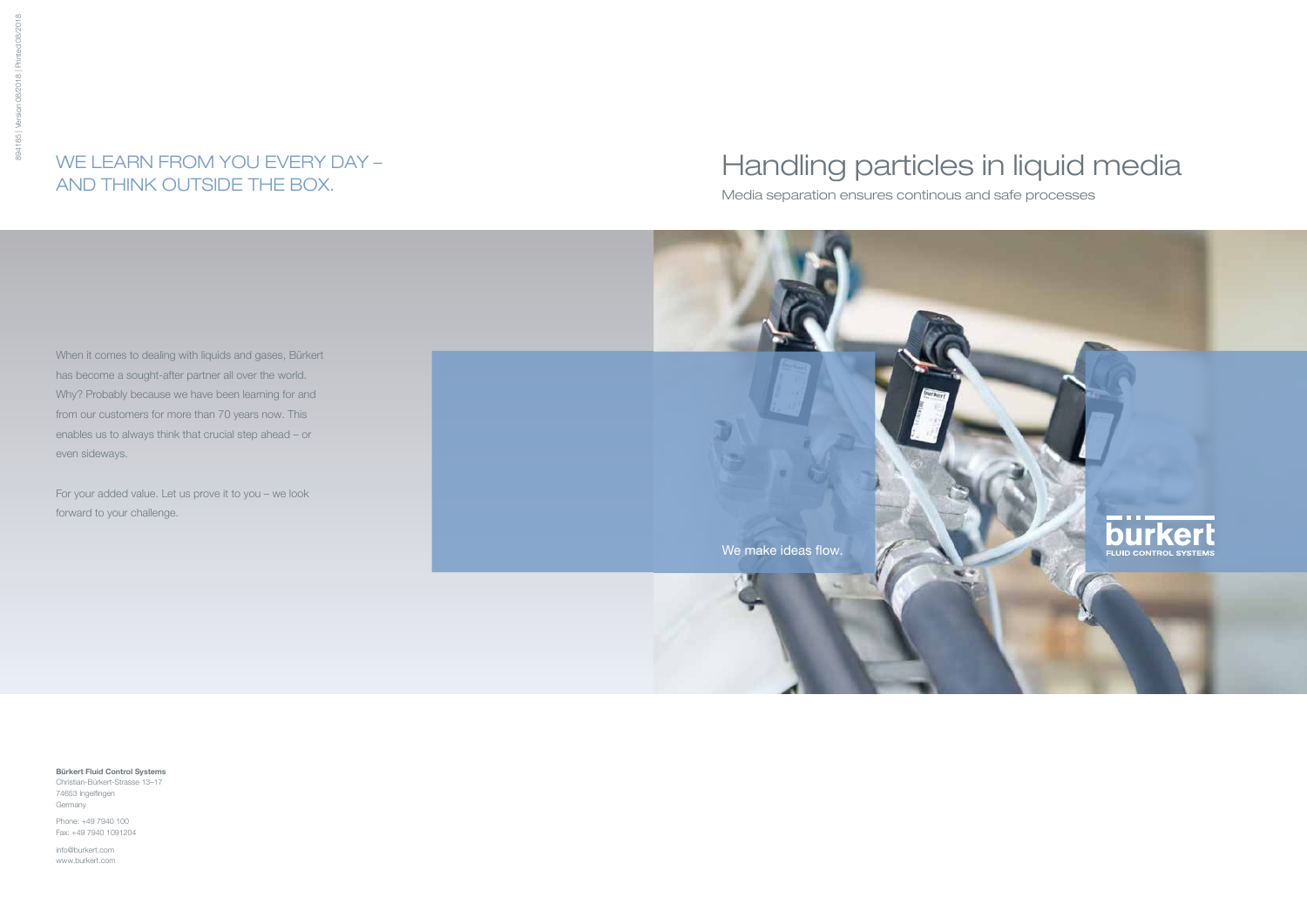## The ideal media-separated solenoid valve for your application

Media-separated solenoid valves are key to controlling fluids in process plants and are deployed in a wide range of applications. Seeing as their reliability depends crucially on the actual process conditions and media properties, choosing the correct valve type is a complex undertaking. In terms of media-separated valves, no other parts except for the fluid housing and the separating diaphragm are wetted by the medium. Various valve types are used in real-life contexts depending on the process and the medium.

The Type 0330 valve is also resistant to aggressive and abrasive paint

Deployment of the Type 5282 valve in extreme environments is possible due to the high corrosion resistance of the material involved.

## WE SPEAK YOUR LANGUAGE. FLUENTLY

The power-reducing "Kick & Drop" electronics of the Type 0131 valve enables the drainage of rail car water tanks, also without power connection.

We love a good challenge. That is because we are simply fascinated by everything that flows. No matter if our customers require solutions for measurement, control or both – we always find unconventional ways of developing individual solutions.

> Media-separated solenoid valves offer greater reliability for your application with particle-loaded liquid media.

- Mixing and dosing paints precisely additives and ensures continuous production. 4
- Suppressing dust effectively 5
- Extinguishing fires reliably 6
- Cleaning bar screens perfectly 7
	- Draining rail car water tanks exactly
- Your solution 9

10 Practical example

The Type 0330 and Type 0131 valves have been featured on trains for many years and reliably drain the fresh water tanks of galley cars.

The dust generated by surface coal mining is suppressed immediately by a fine film of water. Effective help is provided by the Type 5282 valve.

Automatic sprinkler systems play a crucial role in protecting people and plants. The Type 5282 valve is also endorsed by insurance companies.

8

Whether it is about flow, level, pressure, dosing, analysis, filtration, temperature, mixing or the automation of processes – liquids and gases have to be measured and controlled. These are the fundamental fluidic variations upon which industrial process technology is based, and Bürkert's specialty with its expertise and entire range of solutions and services.

What makes us special? At Bürkert, we start with your fluidic challenge and draw on the basic physical principles. This way we make use of the fluidic relationships and our experience with physics, duplicating them across the most diverse applications and industries and hence solving the same or similar challenges. You in turn benefit from a deep pool of expertise, which we accumulate from multiple industries and apply individually to your needs. For the ideal solution to your specific challenge.

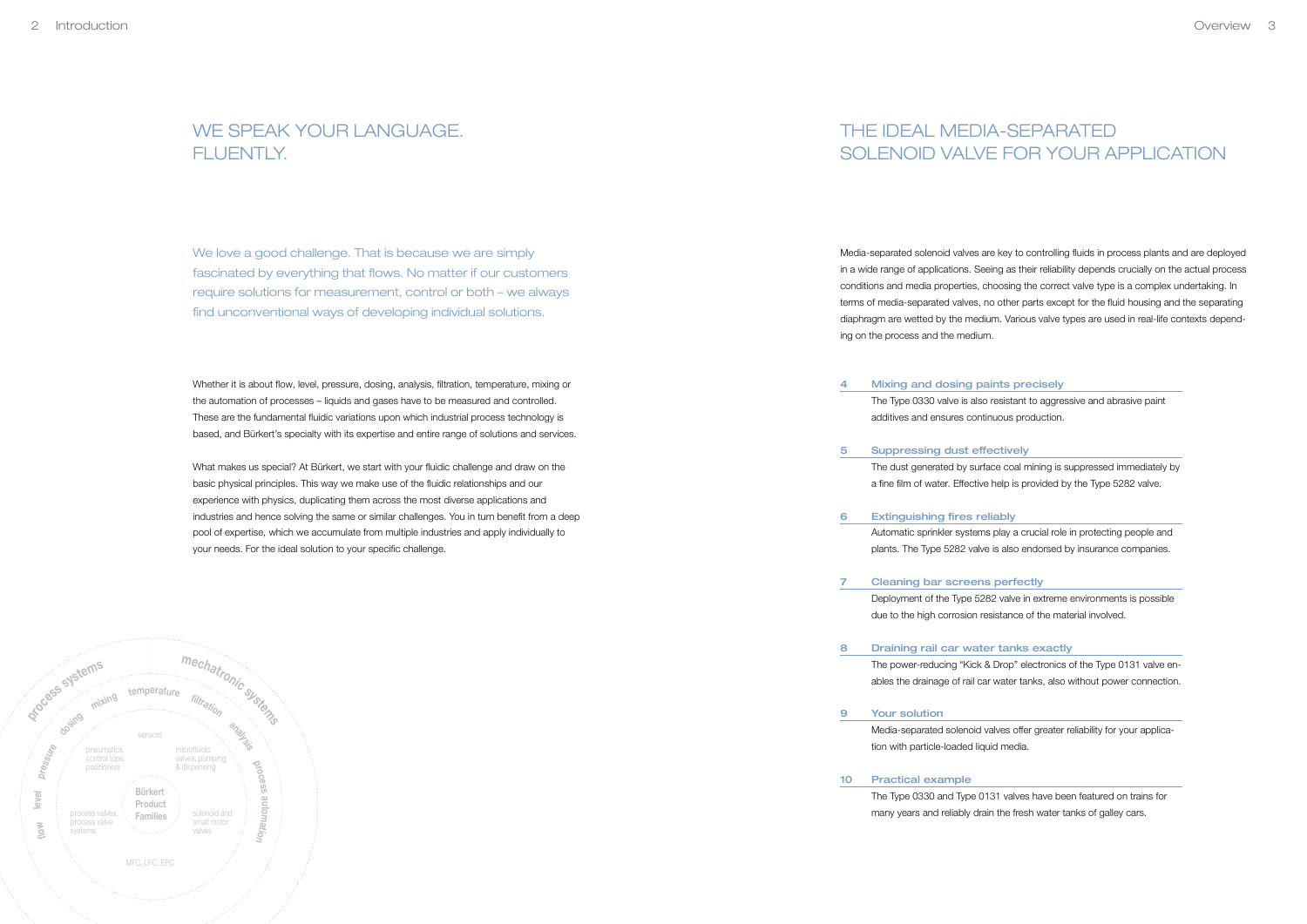## Mixing and dosing **PAINTS PRECISEL** ALWAYS **NOWING SMOOTHL**

We recommend media-separated solenoid valves to ensure precise dosing in paint mixing processes. The base colours applied in these processes may additionally contain minerals or solvents. Achieving the perfect colour therefore depends on precise dosing. Thanks to the outstanding switching accuracy of the valve, the exact amount of paint additives is mixed together to create the colour desired. Contamination of the colour is avoided through rinsing processes after each mixing process. The media-separated diaphragm seals off the fluid chamber, thus ensuring the ideal conditions for residue-free cleaning in the valve. Mineral paints deliver good coverage, offer natural mould protection and are also suitable for outdoor application. Nonetheless, the abrasive minerals contained in the paints may damage the valve. To avoid this problem, we apply wear-free ceramic valve seats, which are also resistant to aggressive media. The valve orifices, measuring 2 mm to 5 mm in width, prevent any blockages in the fluid channels caused by pigments.

### YOUR BENEFITS

- An exact switching process guarantees high paint quality at all times
- High process reliability, as the valve is extremely resistant to minerals, paints and additives
- Cost cutting thanks to increased longevity due to abrasion-resistant ceramic valve seats

## SUPPR **DUS** CLEAN AIR FOR coal production

- Reliable operation thanks to soiling-resistant valve
- Effective dust suppression due to increased volume of water throughput
- Ease of use in dust ex zones, also in harsh environments
- Power and thus cost-reducing "Kick & Drop" electronics

Surface coal mining or tunnel excavation work creates airborne dust. The dust has to be suppressed quickly upon creation to prevent atmospheric pollution or an explosive dust mixture. The applied water mist simultaneously ensures good visibility. Valves control the fine film of water which is used for dust suppression. The water is pumped from surface or deep wells and constantly reused, which means it can also contain larger particles of dirt. Servo-assisted solenoid valves featuring a media-separated pilot valve offer the ideal solution for this task, since they are insensitive to particles and minerals while providing large orifices up to DN50.

### YOUR BENEFITS









Deep well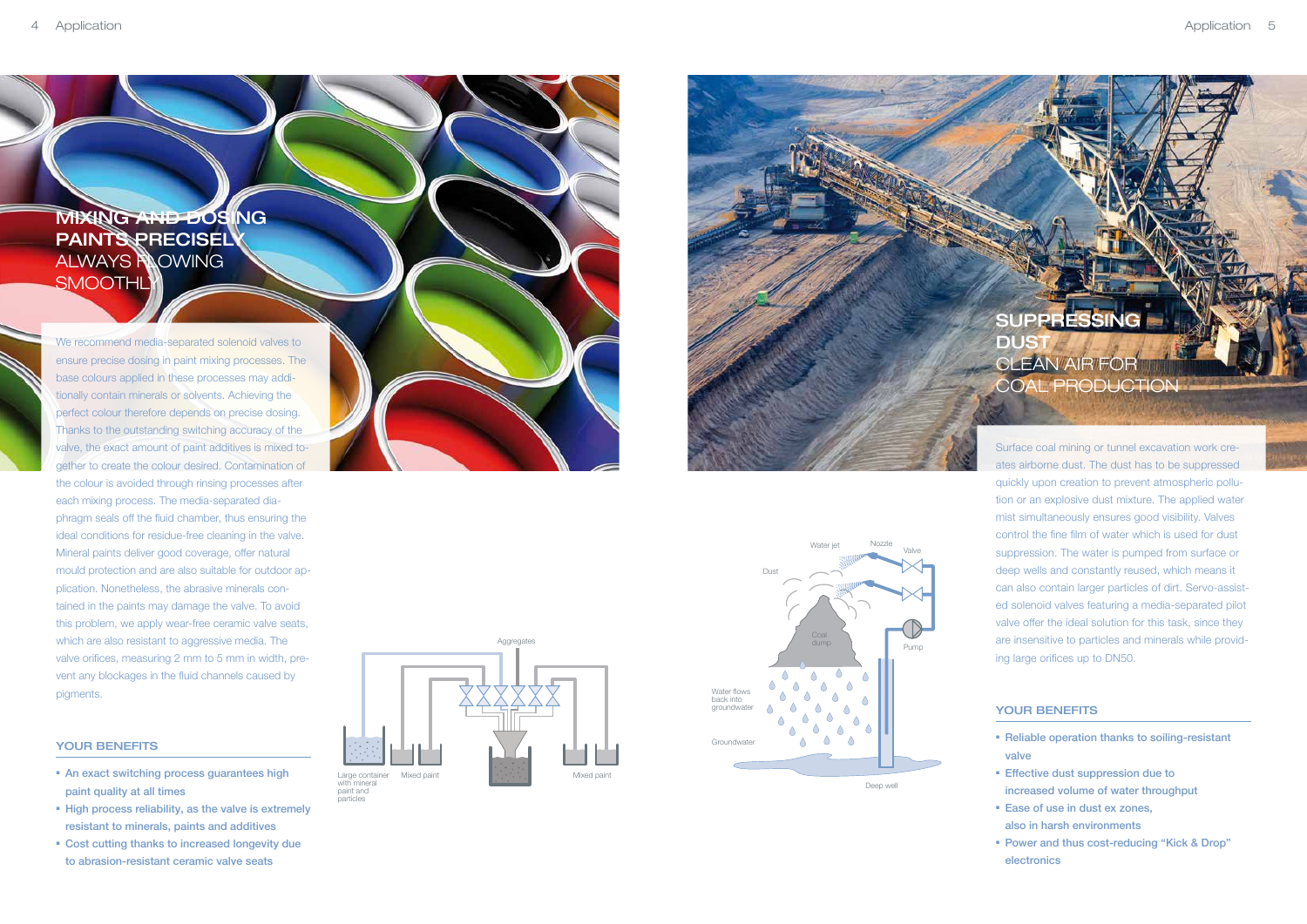Explosion protection where it is least to be expected. Drinking water consumption is increasing throughout the world and this means more work for sewage works: there is more wastewater treatment to be done. Right at the start of the treatment process, sewage screen perform an essential filtering job. The solids filtered out by the screens consist mainly of organic substances such as toilet paper, faeces and food waste. The decomposition processes that ensue produce explosive gases. The filters are cleaned with the aid of a high-pressure water jet. The robust and stable Type 5282 solenoid valve allows for precise control of the water jet and explosions can be avoided.

### YOUR BENEFITS

## **EXTINGUISHING** ES RELIABLY LWAYS READY FOR SERVICE **ISE OF EMERGENCY**

- No maintenance thanks to a high degree of resistance to the effects of dirt particles
- Extreme media resistance against, e.g., fermentation gas and UV radiation – wide range of usages
- Maximum corrosion resistance thanks to the media-separated encapsulated solenoid coil
- Safe use in the plant, as the solenoid valves offer Zone 1 approvals
- No clogging thanks to media separation in the valves



- Highest level of functional performance, since the valves are insensitive to corrosion and scale particles
- Fast fire extinguishing due to high levels of pressure and large orifices (DN50)
- **Time and cost savings, as direct installation in** the extinguishing line is possible
- Highest level of safety performance, since the valve can be opened manually (e.g. in case of a power outage)

Sprinkler heads have seals held in place by glass bulbs that break if heated above a set temperature. The level of gas pressure within a sprinkler system is constant and monitored by a pressure sensor. If the bulb breaks due to a fire or if it is damaged, the level of gas pressure drops and the pressure sensor activates the water valve. Seeing as the bulb may be damaged accidentally during daily operation, the water valve is additionally monitored by a smoke alarm during daily operation. As a result, damage does not automatically lead to activation of the water supply to the sprinkler. The formation of particles, scale or corrosion is not uncommon as the water pressure sits in the pipeline and at the valve without moving. Nevertheless, the media-separated solenoid valves ensure sprinkler systems have the capacity to supply contaminated extinguishing water reliably whenever it is required. Property insurers have complete trust in the high level of switching accuracy.

#### YOUR BENEFITS





## **AGE SCREEN** ANING IN A WAGE TREATMENT PLANT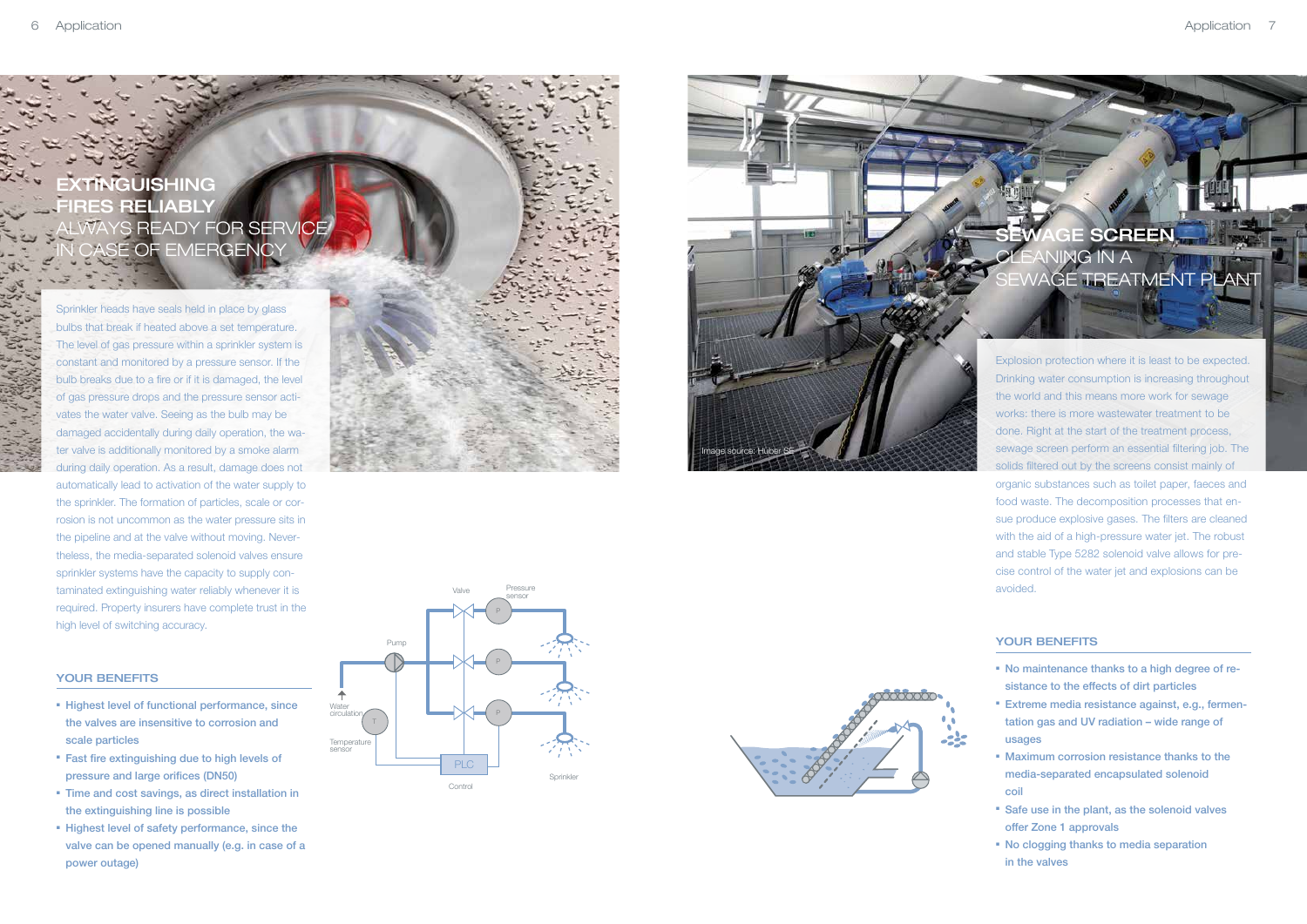

#### Type 0330 direct-acting pivoted armature valve

This valve is available as a 3/2 and 2/2-way version. The 3/2-way version can be used either as a distributor or a mixing valve. The standard brass body meets all European drinking water requirements. Depending on the actual application, there are suitable diaphragm materials available and various circuit functions can be selected. The body comes in brass as standard but is also available in stainless steel (316L), PVDF and polypropylene.

- 
- 
- 

- Ideal for applications with system pressures up to 10 bar
- Individually adjustable closing and opening times
- Explosion proof versions (Cat. 2)
- **Service-friendly manual override**



- Vibration-proof, block screwed coil system ■ Suitable for aggressive liquid media
- Orifice DN5



### Type 5282 servo-assisted diaphragm valve

A minimum differential pressure is needed to operate this 2/2-way valve. Depending on the actual applications, there are various diaphragm materials and circuit functions available. The standard brass body meets all European drinking water requirements. The range of bodies additionally includes stainless steel and grey cast iron versions. The valve can accommodate orifices up to DN65.

## ROBUST - VERSATILE - RELIABLE Media-separated solenoid valves



• Maintenance-free pivoted armature technology

## DRAINING WATER TANKS **EXACTLY** CLEAN WATER IN F cars at all times

#### Type 0131 direct-acting toggle valve

Depending on the actual application, there are various sealing material combinations available for the Type 0131 valve. Thanks to the diaphragm separation between the actuator and the fluid housing, aggressive media, such as acidic or alkaline solutions, can also be controlled safely. The plastic body is available as either a PVC or a PVDF version. Energy-saving electric power reduction is provided for all DC variants through the "Kick & Drop" electronics.

- No loss of earnings, as the dining car operates reliably
- Fast and safe draining of the tank thanks to the large valve orifice
- Cost-efficient operation due to the powerreducing and battery-friendly high-performance coil



- Orifice up to DN25
- Increased safety due to electric position feedback
- Robust and service-friendly manual override
- Degree of protection IP65

The roof section of the galley car contains a drinking water tank with a volume capacity of 1.5 m<sup>2</sup>. The sun's rays can heat up the water in the tank considerably. This leads to oxygen depletion and scaling. As a result, the water is corrosive and contaminated with particles. New water of different qualities is added to the tank, which can ultimately cause the drinking water to become an aggressive, mineral mixture. This puts specific demands on the media resistance of the valve. The compact Type 0131 media-separated valve and power-reducing "Kick & Drop" electronics provide the ideal solution in this situation. After the opening switch-on pulse, the valve is kept open with one tenth of the output. If the car stands on the tracks during the winter months without a power supply and the outside temperature drops below 4 °C, the tank must be force-drained automatically to ensure it is not damaged. In this case, the battery-backed control opens the valve automatically. Alternatively, it can also be operated manually.

#### YOUR BENEFITS